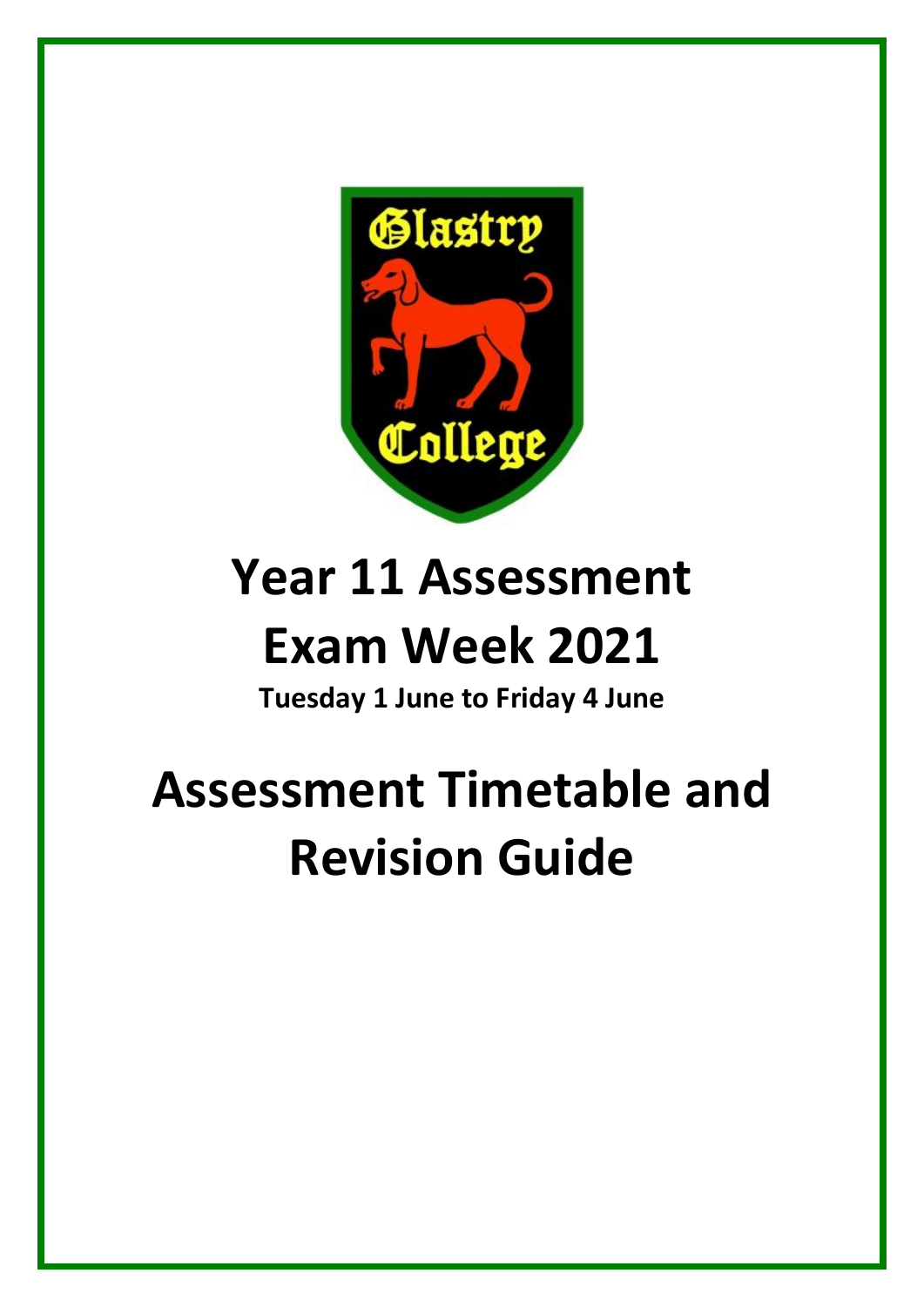### **Year 11 Assessment Week 2021 Assessment Timetable and Revision Guide**

#### **Subject Area Page(s)**

| Assessment timetable                         |          |
|----------------------------------------------|----------|
| Assessment and Revision Guidance and Tips    | $3 - 4$  |
| Subject Revision Lists in Alphabetical Order | $5 - 19$ |

### **Information on Assessments**

- All assessments are in the Assembly Hall unless otherwise stated.
- Morning assessments begin at 9.30am.
- Please go to your allocated form room when not in assessments.
- Due to the nature of the courses, there will be no rehearsal assessments for CoPE, PAL, Prince's Trust and Sports Studies.
- Be on time for your assessments. As far as possible you should arrive 5 minutes before the assessment starts.
- You should bring with you the correct equipment needed to do your assessments. **Us**e **black ink only**. Only clear pencil cases are allowed on your desk, any others should be left in your bag. Do not use gel pens**.**
- Enter the Assembly Hall quietly and in a sensible manner.
- There is absolutely no talking or communication between students once you enter the Assembly Hall. If you have any questions you should raise your hand once seated and an invigilator/teacher will come to you.
- Mobile phones are not allowed in the Assembly Hall. Please ensure they are switched off and left in bags or given to the invigilator before the assessment starts. You will be able to collect them upon leaving the Assembly Hall
- No food or drinks are allowed in the Assembly Hall
- You should wear your full school uniform for all your assessments.
- No pupils are allowed to the toilet during an assessment (unless in possession of a toilet pass).
- If you have a special requirement (extra time etc) please see your subject teacher, Mrs Thompson or the Examination Officer (Mr Gray) before the assessment.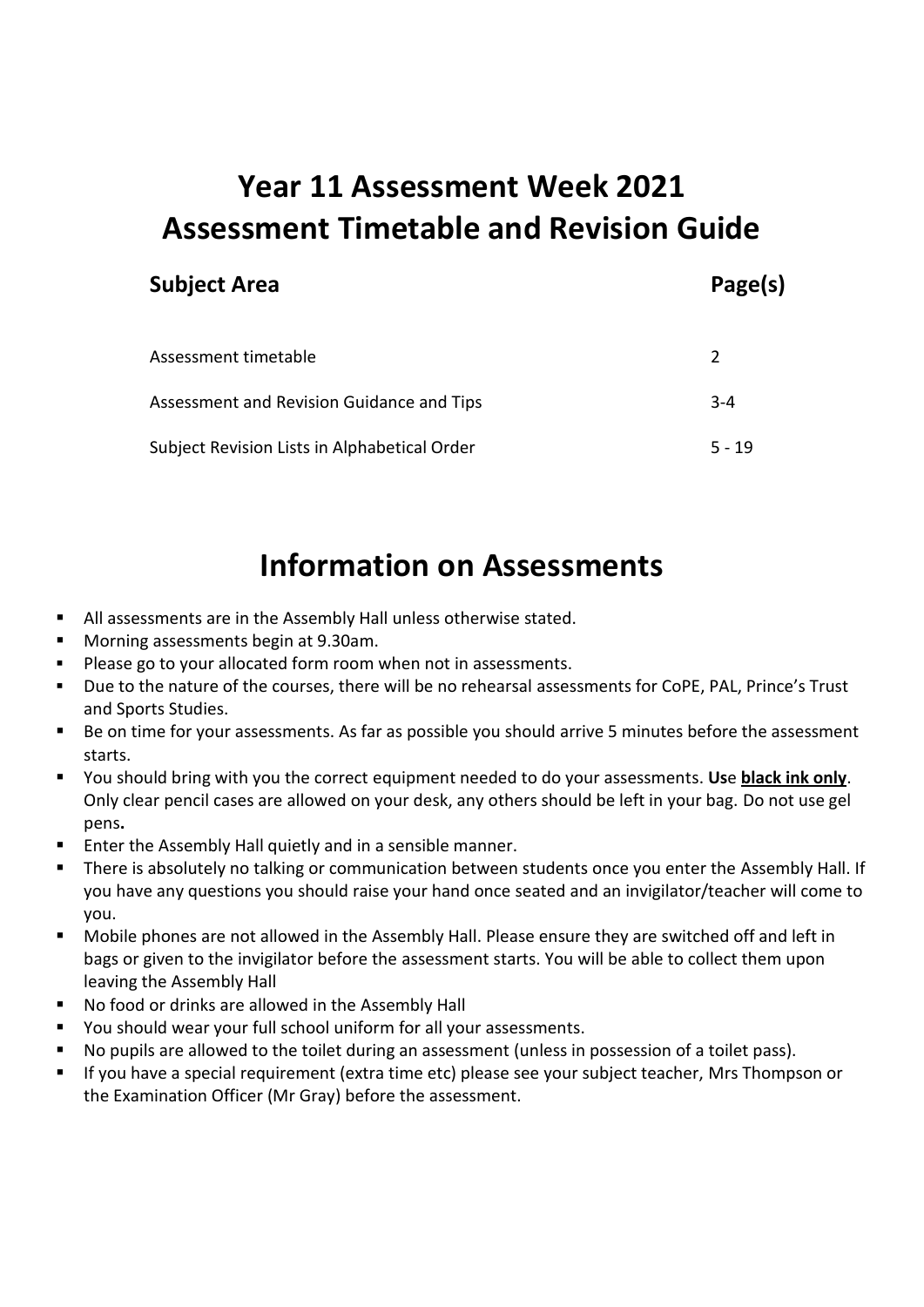#### **Assembly Hall – Capacity 80 pupils/ Gym- Capacity 60 pupils**

| Periods        | Tuesday 1 <sup>st</sup> June                          | Wednesday 2 <sup>nd</sup> June  | Thursday 3rd June                                     | Friday 4 <sup>th</sup> June                           |
|----------------|-------------------------------------------------------|---------------------------------|-------------------------------------------------------|-------------------------------------------------------|
| $\mathbf{1}$   | 11.1 Gym                                              | <b>Group D</b>                  | 11.1 Gym                                              | 11.1 Gym                                              |
| $\overline{2}$ | 11.2, 11.3, 11.4, 11.5 Assembly                       | <b>Assembly Hall</b>            | 11.2, 11.3, 11.4, 11.5 Assembly                       | 11.2, 11.3, 11.4, 11.5 Assembly                       |
| $\overline{3}$ | Hall                                                  | <b>Assessment starts 09:30</b>  | Hall                                                  | Hall                                                  |
|                | <b>Assessment starts 09:30</b>                        |                                 | <b>Assessment starts 09:30</b>                        | <b>Assessment starts 09:30</b>                        |
|                |                                                       | IT (Mr Bristow)                 |                                                       |                                                       |
|                |                                                       | Food and Nutrition (Mrs         | English Language                                      | Science (All classes)                                 |
|                | Maths (All classes)                                   | McCrossan)                      | 1 hour 45 minutes                                     | 1 hour                                                |
|                | $2 \times 1$ hour                                     | History (Mrs Hoey)              |                                                       |                                                       |
|                |                                                       | MVRUS (Mr Neill)                | 09:30-11:15                                           | 9:30-10:30                                            |
|                | 9:30-11:30                                            | BCS (Mr French)                 |                                                       |                                                       |
|                |                                                       | Technology (Mr Gray)            |                                                       |                                                       |
|                |                                                       |                                 |                                                       |                                                       |
|                |                                                       |                                 |                                                       |                                                       |
|                | Classroom for 30 minutes for                          | Classroom after exam and then   | Classroom for 45 minutes until                        | Classroom for 30 minutes and                          |
|                | break until lunch at 12:00.                           | break (11-11:15) and lunch (12- | lunch at 12:00.                                       | then break (11-11:15) and lunch                       |
|                |                                                       | 12:30)                          |                                                       | $(12-12:30)$                                          |
|                |                                                       |                                 |                                                       |                                                       |
|                | <b>Revision 12:30-1:30</b>                            | <b>Revision 12:30-1:30</b>      | <b>Revision 12:30-1:30</b>                            | <b>Revision 12:30-1:30</b>                            |
|                |                                                       |                                 |                                                       |                                                       |
| $\overline{4}$ | <b>Group C</b>                                        | <b>Assembly Hall</b>            | <b>Group A</b>                                        | <b>Group B</b>                                        |
|                | <b>Assembly Hall</b><br><b>Assessment starts 1:30</b> | <b>Assessment starts 1:30</b>   | <b>Assembly Hall</b><br><b>Assessment starts 1:30</b> | <b>Assembly Hall</b><br><b>Assessment starts 1:30</b> |
|                |                                                       | English Literature (Mrs         |                                                       |                                                       |
|                | Art (Mr Drury) Room - Art 2                           | McKendry)                       | Child Development (Mrs Brown)                         | Art (Mrs Higgins) Room - Art 1                        |
|                | <b>Business Studies (Mrs Gargan)</b>                  |                                 | Drama (Mrs Forrester)                                 | Geography (Mrs Martin)                                |
|                | French (Mrs Spence)                                   |                                 | History (Mrs Harris)                                  | Food and Nutrition (Mrs Meaney)                       |
|                | Technology (Mr Bristow)                               |                                 | IT (Mr Copeland)                                      | Motor Vehicle Studies (Mr Faloon)                     |
|                |                                                       |                                 |                                                       |                                                       |
|                |                                                       |                                 | Technology (Mr Breen)                                 |                                                       |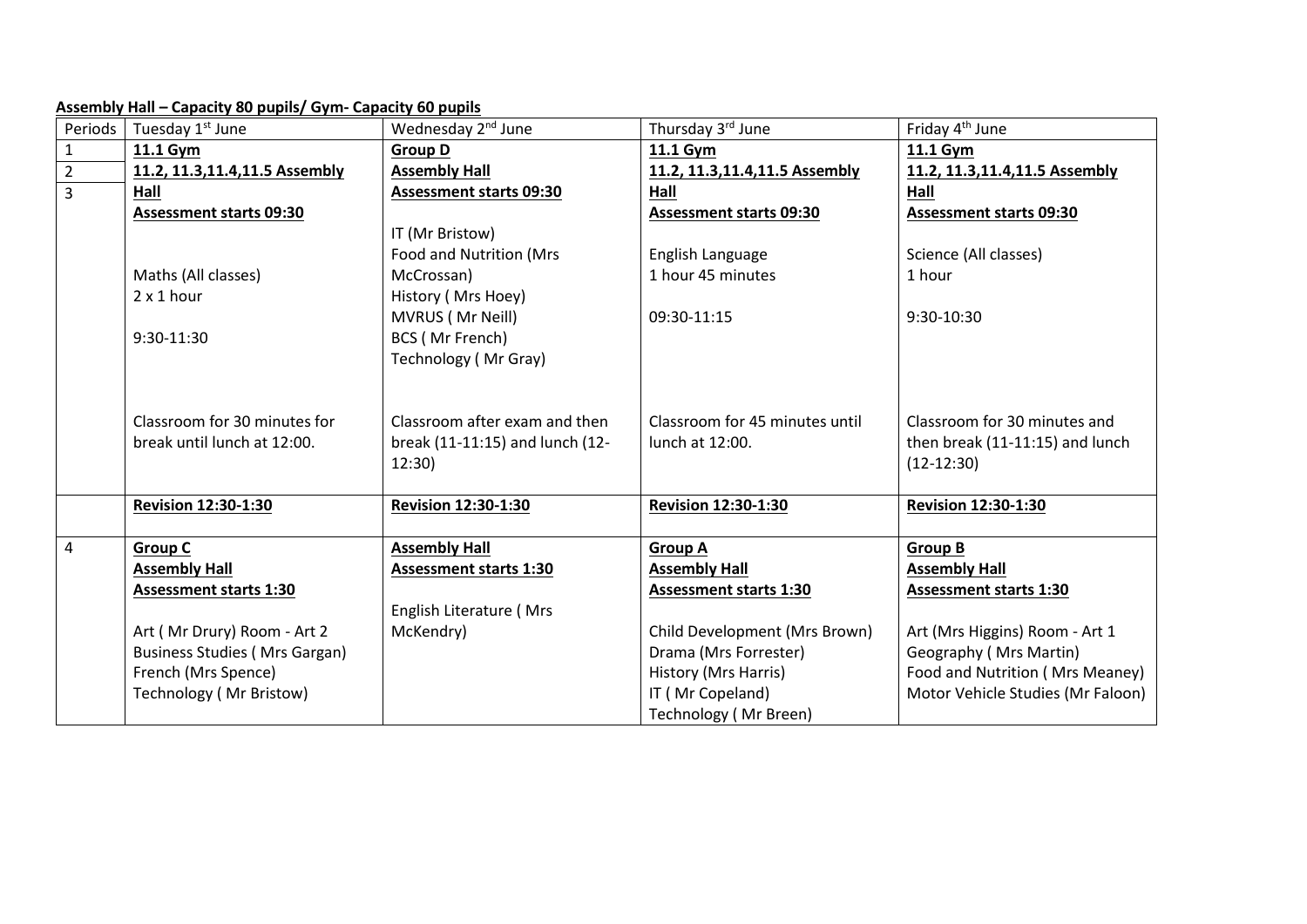### **Exam and Revision Guidance and Tips Exam and Revision Guidance and Tips**

#### **Get Organised:**

It really helps your brain to remember things if you are able to order your thoughts. This means that to help your brain do this you need to organise all aspects of your learning:

- 1. Find the best place for your revision bedroom, dining room table etc
- 2. Find your favourite styles of revision see the points below
- 3. Find the best times for you to revise
- 4. Keep the area where you revise organised neat, tidy, room to spread out
- 5. Create a detailed revision plan what are you going to revise and when?
- 6. Make sure you know what you are revising see the subject guidance in this booklet
- 7. Stay healthy get fresh air, drink water and eat healthy food

#### **Brain facts:**

- 1. Your brain has an ability to remember everything and anything you want it to!
- 2. To do this we all need to give our brains some help to store information.
- 3. It is important to try different ways to revise as this will help your memory to improve.
- 4. Your memory works best if you stimulate your imagination.
- **5. Your brain needs rest and breaks – so revise in chunks of 30 to 45 minutes and then take a break, have a healthy snack for 15 to 20 minutes and then get back to another chunk of revision.**

#### **Revision Techniques/Memory Aids:**

**Retrieval is the key. We do this in class but you need to practice it at home too. It is the act of challenging your memory and taking things out of it. The more you take information out of your memory and use it the stronger your memory becomes. Here are some ways you can do retrieval.**

#### **1. Test Yourself:**

Research has proven that the most effective way to revise is to regularly test yourself on what you know. There are a number of ways you can do this, point 6 and 8 are some examples. However, the most effective is to do the following:

- a) Make organised notes as above in point 1
- b) Rest, take a break etc
- c) Write out everything you can remember from what you have made notes on.
- d) Compare what you have written out with your organised notes.
- e) Read over, make more notes, highlight etc what you missed.
- f) Repeat b to e, until you are able to recall everything!

#### **2. Spider diagrams/Memory/Mind Maps:**

These are a quick and excellent way of summarising information. Your brain is much more likely to remember things when you use words, colours and images than if you were to use any of them on their own. This is called DUAL CODING.

- 1. Start with the paper in landscape.
- 2. Use your favourite colours.
- 3. Start in the centre with an image that summarises the topic and write this on it.
- 4. From the centre draw lines. In capitals write a main idea linked to the theme.
- 5. From these branches use smaller lines to expand the ideas and illustrate them with small images.
- 6. Stick them around your bedroom!

#### **3. Acrostics and acronyms:**

Often these can seem like things you used in Primary School, but they can be very effective in sparking ideas and helping you to remember. Use this concept to sequence information or remember a list. Turn the initials of the words into another word. A classic is 'King Richard Of York Gave Battle In Vain' for remembering the colours of the rainbow.

#### **4. Quiztastic:**

Turn revision for a subject into 10 or 20 quiz questions and test your friends. You could make answering them a text or email challenge. Swap quizzes with your friends. Writing a quiz, completing a quiz and marking a quiz are all methods of retrieval.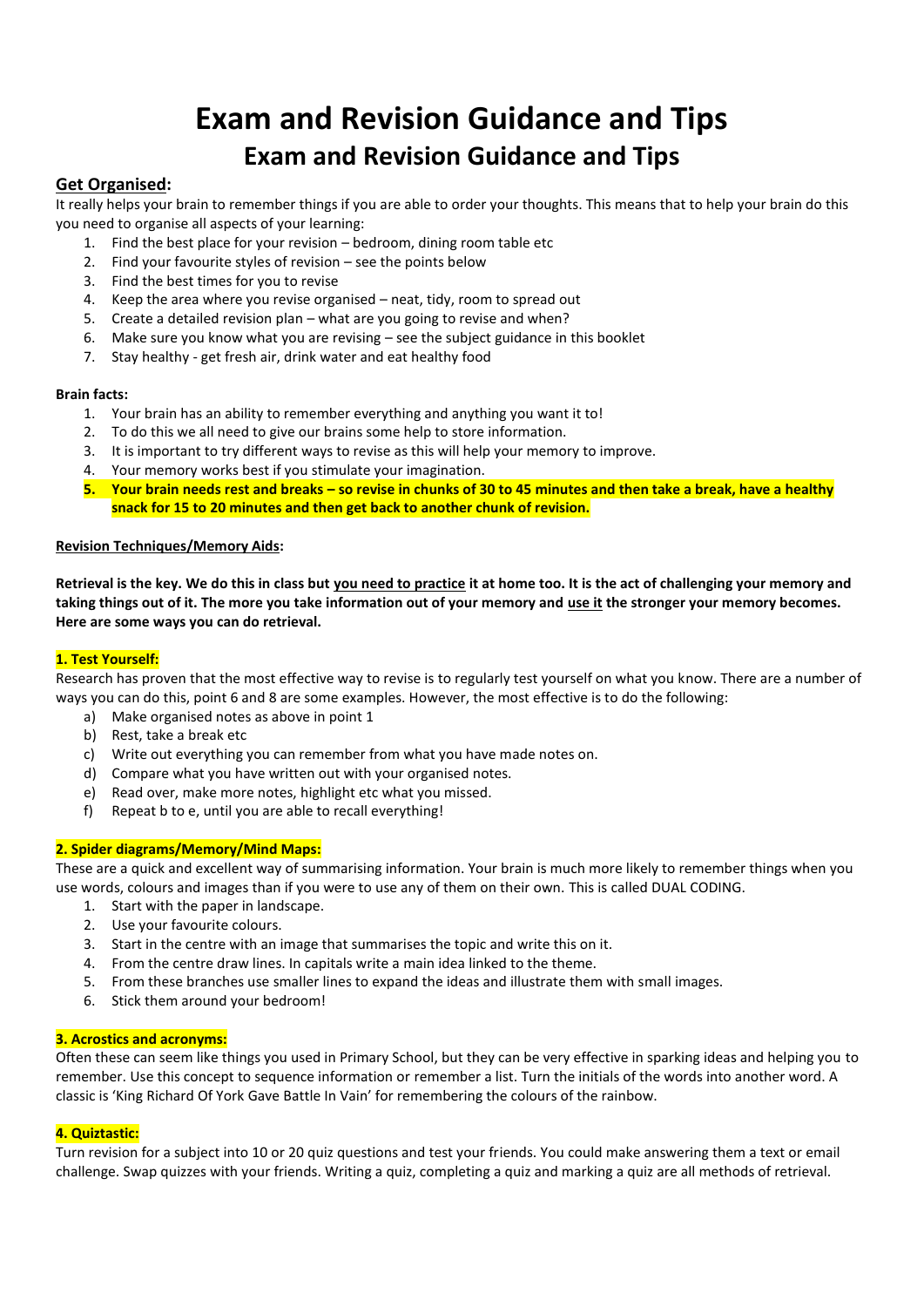#### **5. Repetition:**

Repeating something 5 times helps your brain to remember. Doing this over time is called SPACING.

- 1. First repetition just after you have first learnt it.
- 2. Second repetition one day after.
- 3. Third repetition one week after.
- 4. Fourth repetition one month after.
- 5. Fifth and final repetition 3 to 6 months after.

#### **6. Babble Gabble:**

This is a brilliant way to check what you know and understand as if you can talk about it clearly and concisely, you know you've learnt it! Find a friend and tell them everything you know about a topic in 60 seconds. They should then repeat it back in 30 seconds. At the end you can discuss what you missed out.

#### **Exams are just ways to measure your progress now and to help you go further so keep it in perspective**

- 1. You can complain about exams and why you have to do them until the cows come home, but whatever your opinion, exams are inevitable and you need to accept this as soon as possible.
- 2. Listen to your teachers. They are professionals with a wide range of experience and they will be able to help you!
- 3. Talk to your family. Explain to them that you need their support over the coming weeks and there may be moments when you are stressed or anxious and you may be even more grumpy than usual. Ask them to be understanding and help you to get through this and succeed.
- 4. Make an agreement with your friends. You must still have a social life but try to include revision in it somewhere and ask your friends not to pressurise you into going out if there is work you want to finish.
- 5. In your revision plan, include lots of relaxation breaks. These give your brain a chance to learn and remember your work.
- 6. Consider your health. If you are feeling overwhelmed or unusually sad or tired, speak to someone.
- 7. Eat healthily and drink plenty of water. Bananas are supposed to help your brain remember things!
- 8. Plan a celebration event with all of your friends at the end of the final exam.
- 9. Everyone can improve and get better at something. To do this you just need to keep trying, listen to and act on feedback and advice and believe you can do it.
- 10. Finally, be positive and remind yourself that with hard work and effort you are someone who can do well and who deserves to succeed. Be proud of your abilities and efforts and support others by being positive about school, learning, revision, hard work and success.

We wish you all the best in your assessments. Ask for help when you need it  $\odot$ We are here to help you learn and improve  $\odot$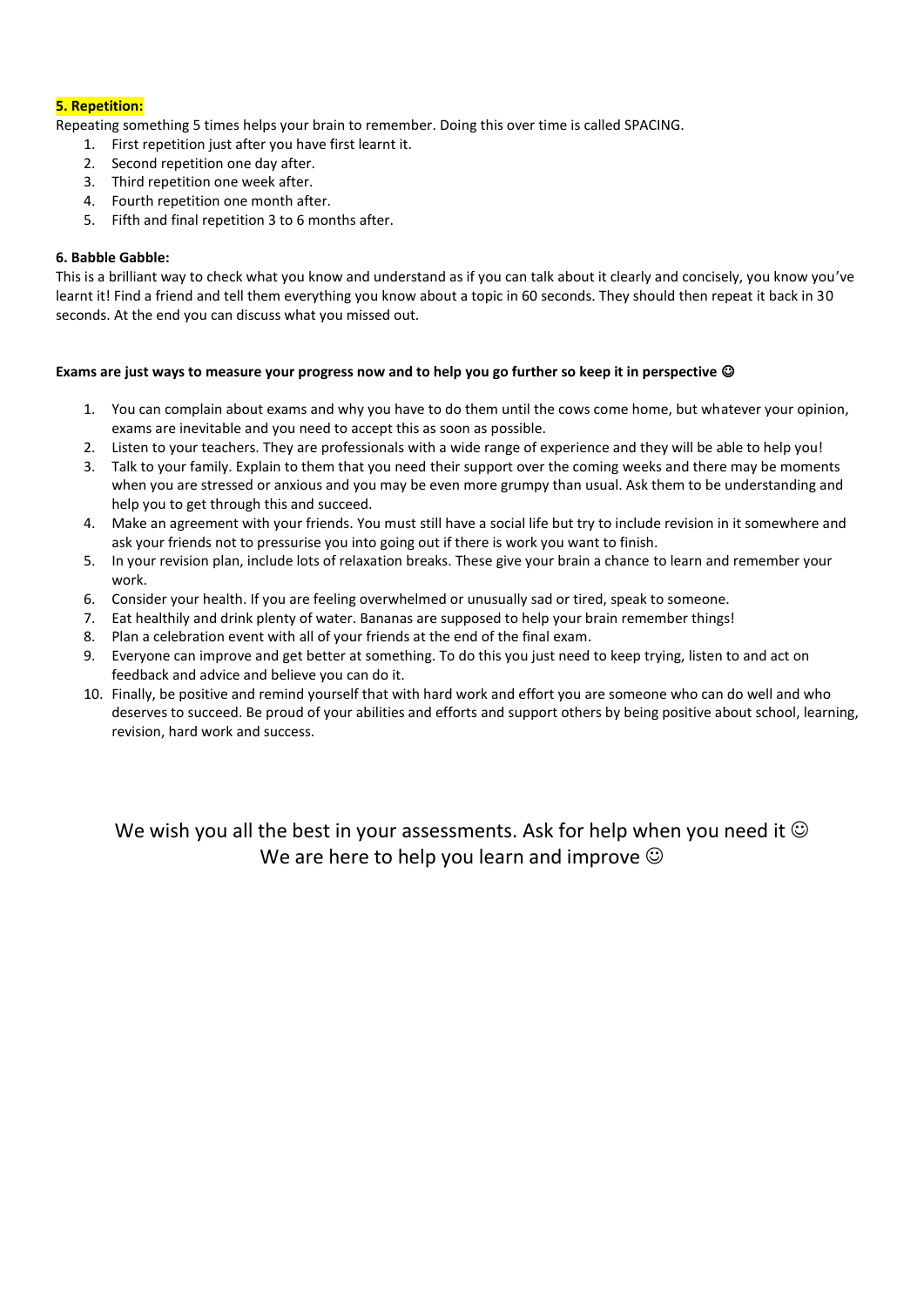

### **Business Studies**

#### **Assessment (1h30) Mrs Gargan**

- **Entrepreneurs**
- **Business Resources**
- **Business Ownership**
- **Public Sector**
- Social Enterprise
- **Business Location**
- **Business Aims & Objectives**
- **Stakeholders**
- **Marketing**
- **Competition**
- **E** Customer Service
- **International Business**
- **E-business**
- **M-business**
- **Types of Production**
- Methods of Manufacturing
- **Quality Assurance**
- H&S in Manufacturing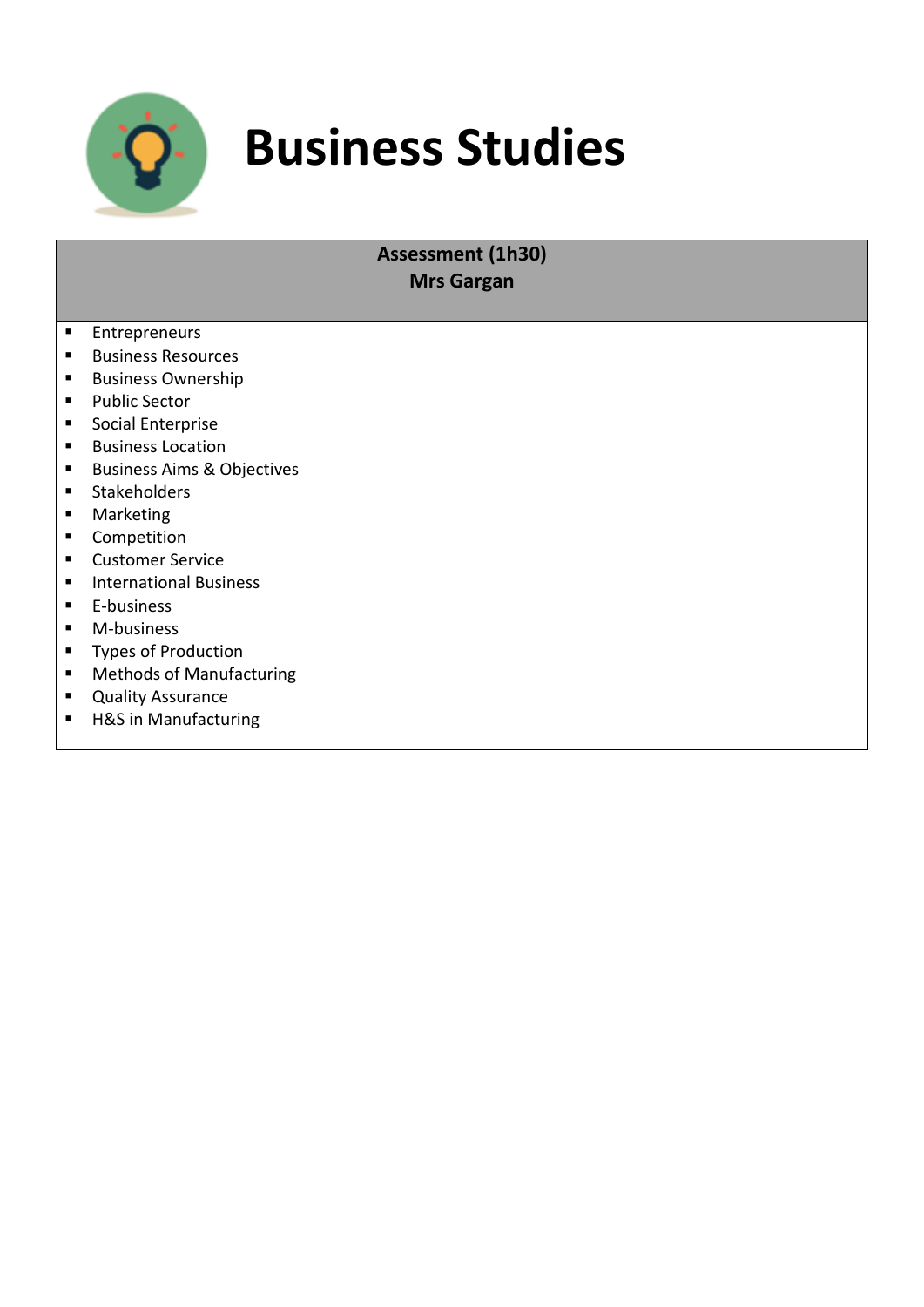

# **Business Communication Systems**

**Assessment (1hr) Mr French**

- **Business Ownership**
- **Stakeholders**
- Use of Social Media
- **•** Digital Technology
- **Implications of Digital Technology**
- **Communication**
- E-Business/E-Commerce
- **Payment Systems**
- **Recruitment, Selection, Training**



# **Child Development**

#### **Assessment (1hr) Mrs L Brown**

- Female Reproductive System
- Menstruation
- Conception
- Contraception
- IVF / GIFT
- How babies affect a family
- The role of Grandparents
- Pre-natal tests (blood and urine)
- The role of health professionals in pregnancy
- Development of the fetus
- Process of birth and the stages of labour
- Types of birth
- Smoking and how it affects the unborn child
- Breastfeeding v bottle feeding
- Clothing a newborn baby
- Evaluating meals for a pregnant woman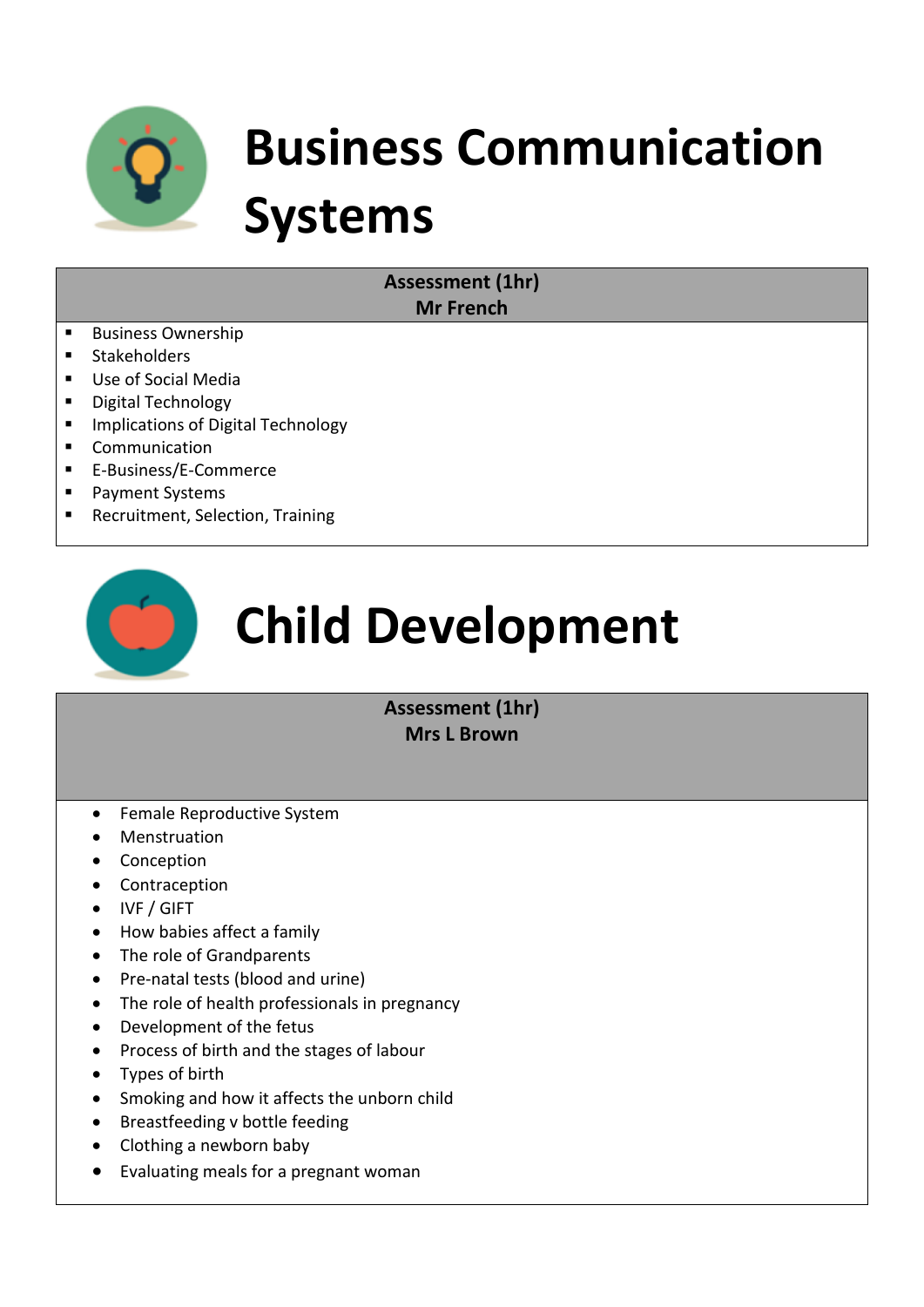

#### **Assessment (55m) Ms Forrester**

#### **Question 1a: (10 mins)**

Outline your research for a production of *Blood Brothers* with reference to:

- $\bullet$  the social context of the play
- the language of the play

#### **Question 2a: (15 mins)**

Draw and label a character from *Blood Brothers* making reference to colour, shape, materials, make up and props

#### **Question 2b: (15 mins)**

Justify your choices including the time period of the play, social status of the character and an appropriate quotation from the play to support your ideas

**Question 3a: (15 mins)** Draw a stage plan for a given extract of the play and include:

- entrances and exits
- set
- position of the audience
- positions of the characters in the opening lines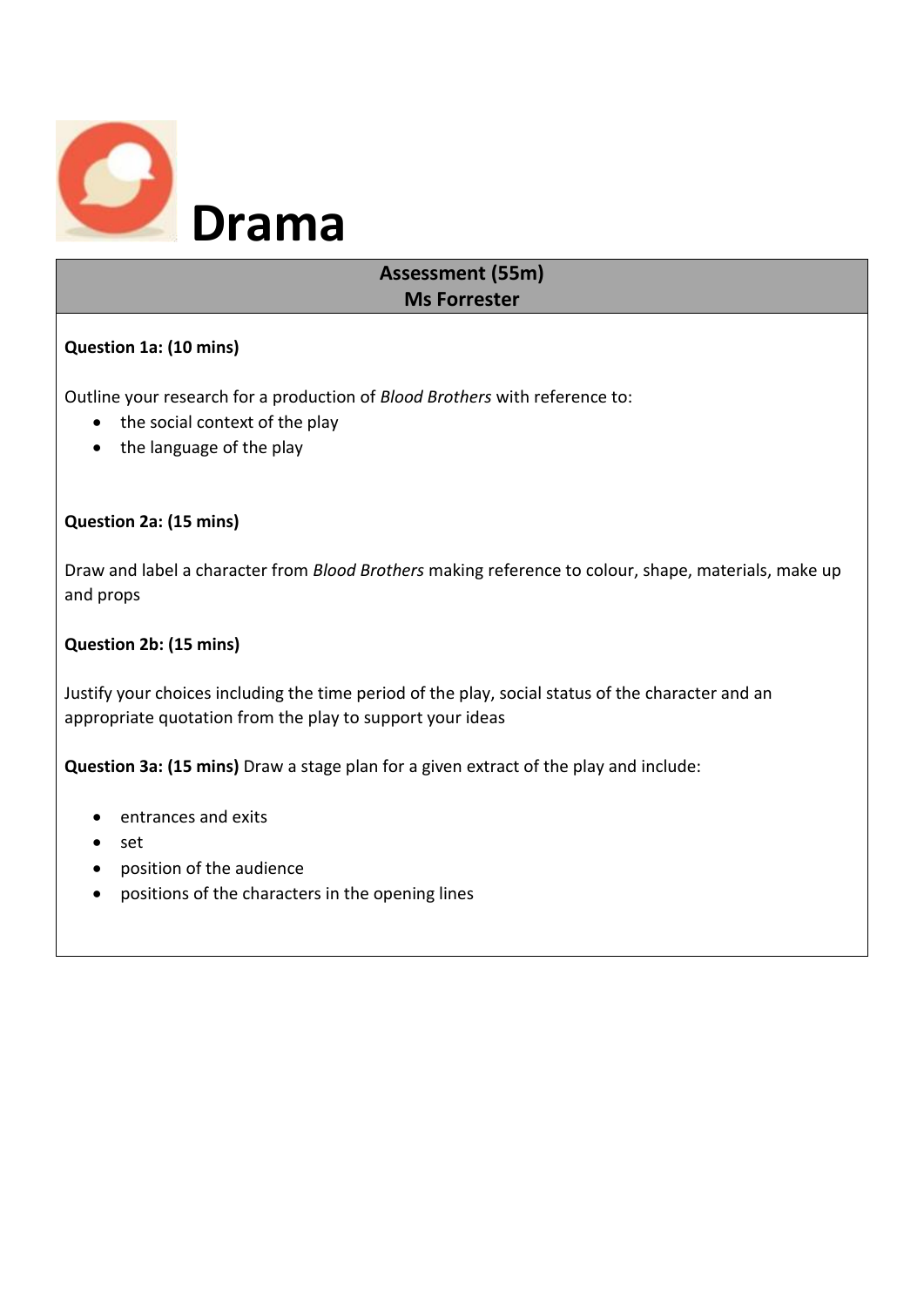

#### **Assessment (1 hour 45 minutes)**

Section A – Writing for Purpose and Audience – 55 minutes – 1 question (Persuasive writing in the form of an article, speech etc)

For example: Write a speech that you will deliver to your classmates, persuading them to spend less time on social media.

- Use appropriate techniques emotive language, adjectives, statistics, person pronouns etc.
- Variation of sentence length/sentence type for effect
- **Engaging introductory and concluding paragraphs**
- Accurate spelling and punctuation
- **Engage the audience by using anecdotes, humour etc.**

Section B – Reading to Access Non-fiction and Media Texts – 50 minutes – 4 questions

- **Presentational features colour, images, layout etc**
- Language techniques (direct address, imperatives, superlatives, rhetorical questions). You must be able to explain and evaluate writer's craft. For example: - How has language been used in the blurb to generate a sense of excitement about the book?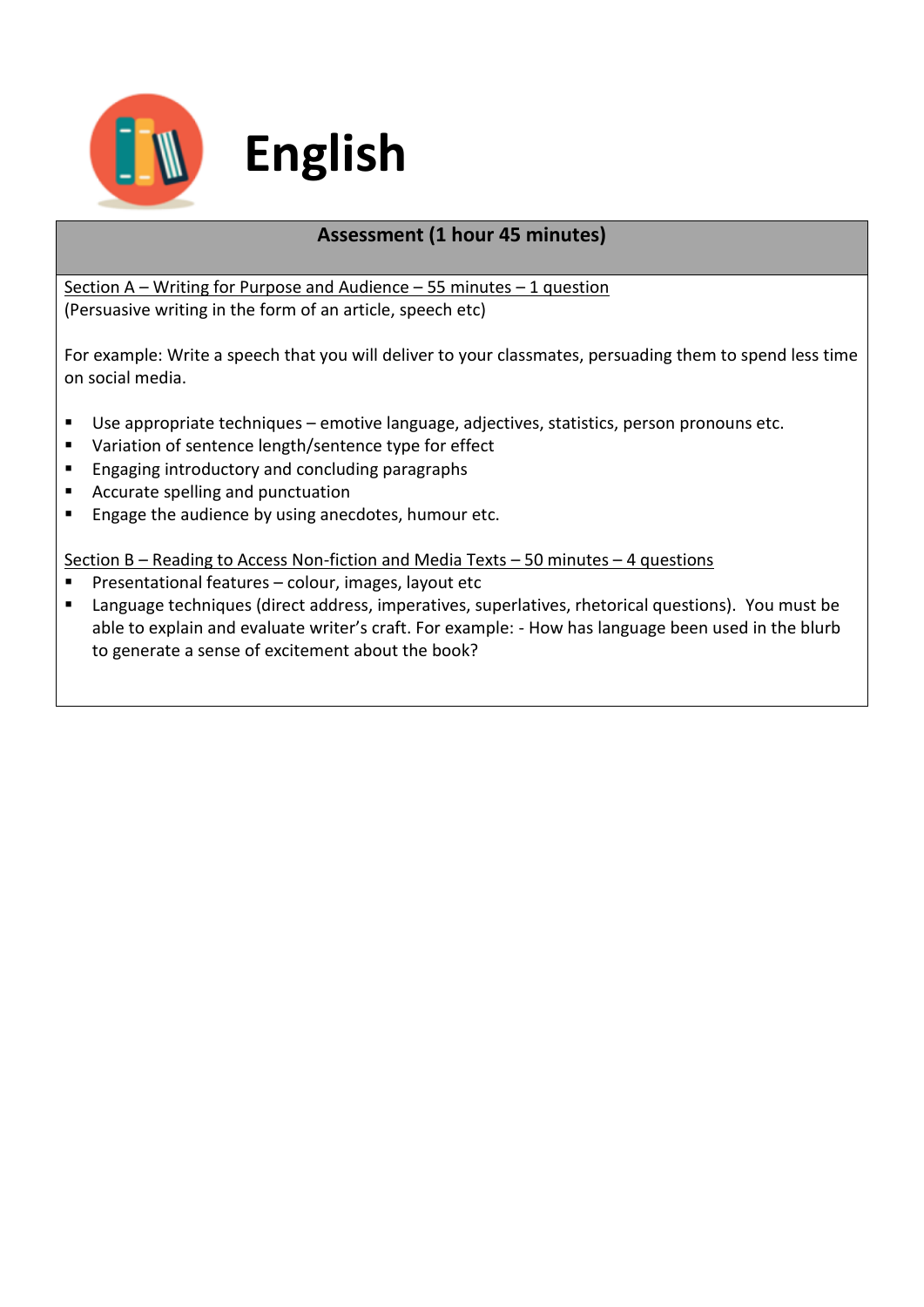

### **English Literature**

### **Assessment (1 hour 45 minutes)**

**Ms N McKendry**

#### **English Literature Summer Exam: 1 hour 45 minutes**

#### **Section A: Prose (Of Mice and Men) – 1 hour**

Pupils will have two questions available (one based on a character and one based on a theme); they choose one to answer.

Pupils will be expected to respond to their chosen question in the form of an essay, using the P.E.E.D. paragraph format.

Characters:

- Lennie
- George
- Crooks
- Candy
- Slim
- Curley
- Curley's Wife
- Carlson
- The Boss

#### Themes:

- **•** Friendship
- Dreams
- Human existence/ Life on the Ranch
- Strength/weakness
- Loneliness
- Prejudice
- Violence
- The place of women in the novel
- Setting
- 1930s contextual information

#### **Section B: Unseen Prose – 45 minutes**

Pupils will be given an unseen nineteenth century prose text. They must respond to the text, analysing how the writer has engaged the reader. Pupils will be expected to complete the task in the form of an essay, using the P.E.E.D. paragraph format. They should refer to:

- Narrative
- Setting
- Atmosphere
- Structure
- Language
- Characters
- Imagery
- Tone

Practice Tasks in their Unseen Prose booklet will be extremely helpful for revision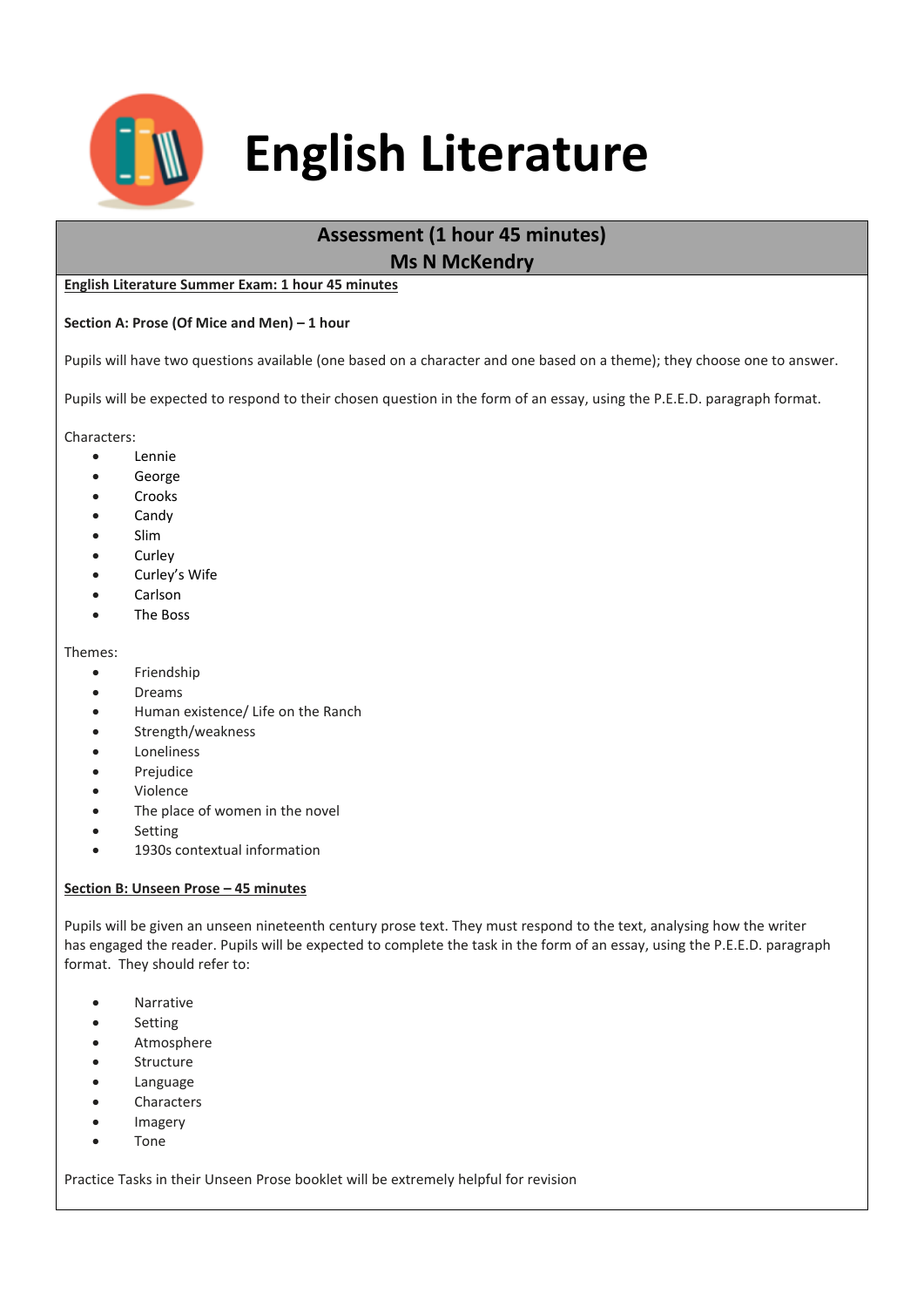

#### **Mrs L Spence Assessment (10 min speaking slots + 2 x 1h exam) Speaking- Context 1 Listening (in class) - Context 1 and 2 Written – Context 1 and 2**

#### CONTEXT 1:

- **Numbers**
- **Family and relationships**
- **Personality Descriptions**
- **Physical Descriptions**
- **Marriage**
- **Names**, ages
- **Sports, Leisure Activities and Hobbies**
- **•** Opinion words and phrases
- **Television, Films**
- **Social Media and New Technology**

#### CONTEXT 2:

- House descriptions and rooms
- Bedroom descriptions and items
- Hometown and local area
- Places in the town
- Opinion words and phrases
- Local and NI Tourism

| Listening | 45 mins in class- context 1 and 2    |
|-----------|--------------------------------------|
| Speaking  | 10 min conversation on context 1     |
| Writing   | 1 hour exam (hall) - context 1 and 2 |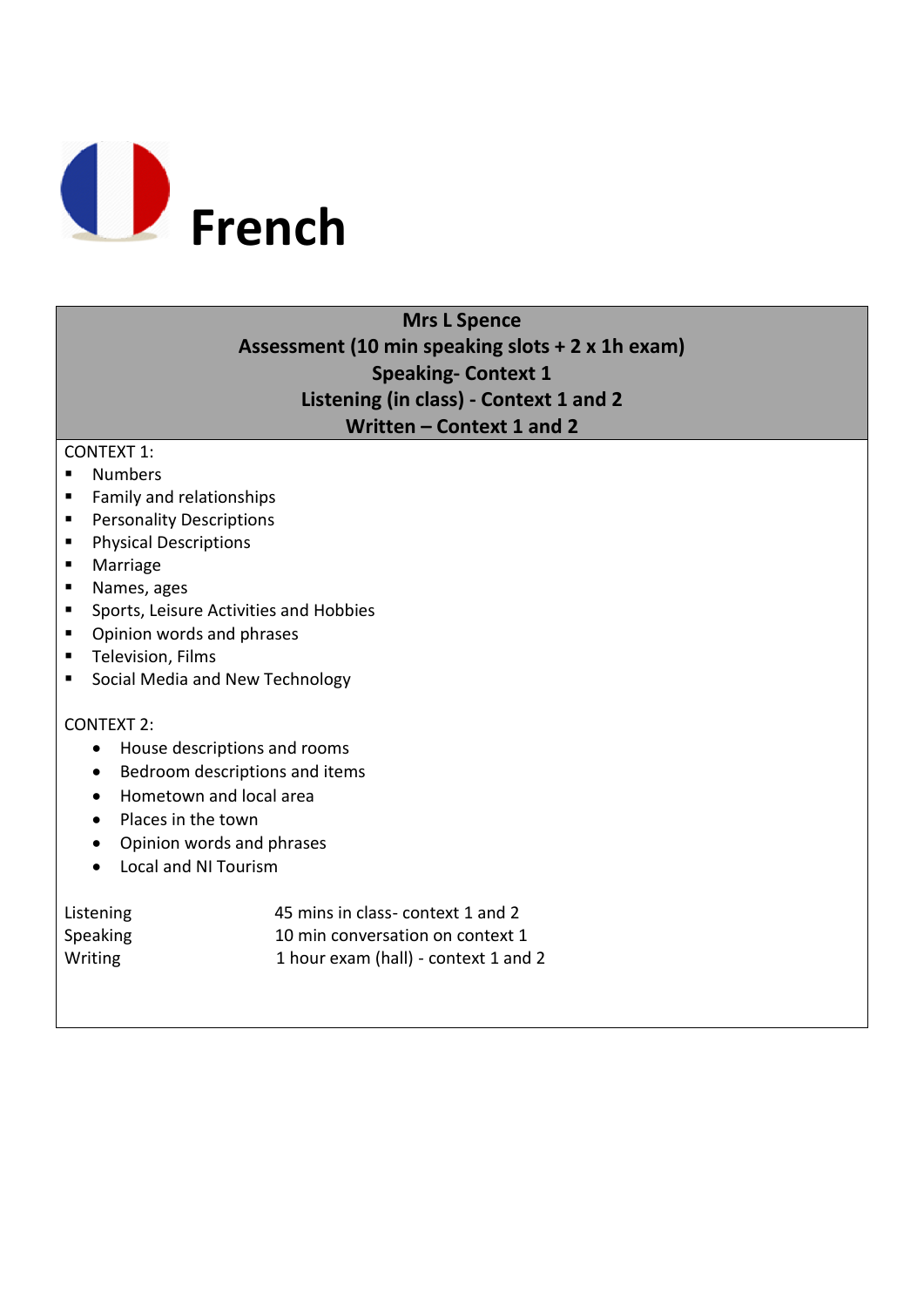

### **Geography**

#### **Assessment (1h 30) Mrs L Martin/Mrs McIvor**

Theme A: River Environments

- Be able to label the key surface features of a drainage basin
- Be able to define the term drainage basin
- Be able to describe and explain how a river changes as it travels downstream in relation to bedload size and shape.
- CASE STUDY Flooding outside the British Isles Mississippi River, USA  $\rightarrow$  Be able to describe and evaluate the sustainability of river management strategies used to manage the floods.

#### Theme B: Coastal Environments

- Be able to explain the formation of arches, stacks and wave cut platforms.
- Be able to explain why some coastal areas may need protection against coastal erosion more than others.
- **CASE STUDY** Coastal Management Newcastle, County Down  $\rightarrow$  Be able to describe and evaluate the sustainability of coastal management strategies used.

#### Theme C: Changing Weather and Climate

- Be able to name the instruments used to measure the weather elements
- Be able to name the types of clouds and their differences
- Be able to name and describe 4 factors that affect climate
- Be able to describe and explain the weather across a depression.
- CASE STUDY Extreme Weather Event Typhoon, Haiyan, Philippines  $\rightarrow$  Be able to describe the impacts of an extreme weather event on people

#### Theme D: Restless Earth

- Be able to explain how sedimentary rocks were formed
- Be able to describe the world distribution of Fold Mountains
- Be able to explain the difference between the Focus of an earthquake and the Epicentre
- Be able to state the term tsunami
- Be able to explain how volcanoes are found along Constructive plate boundaries
- Be able to identify the characteristics of a Supervolcano
- Be able to describe the impacts of a supervolcanic eruption

#### Map Work

 Be able to use 6 figure grid references, state direction, work out heights, measure distances between two points and estimate the size of areas on maps.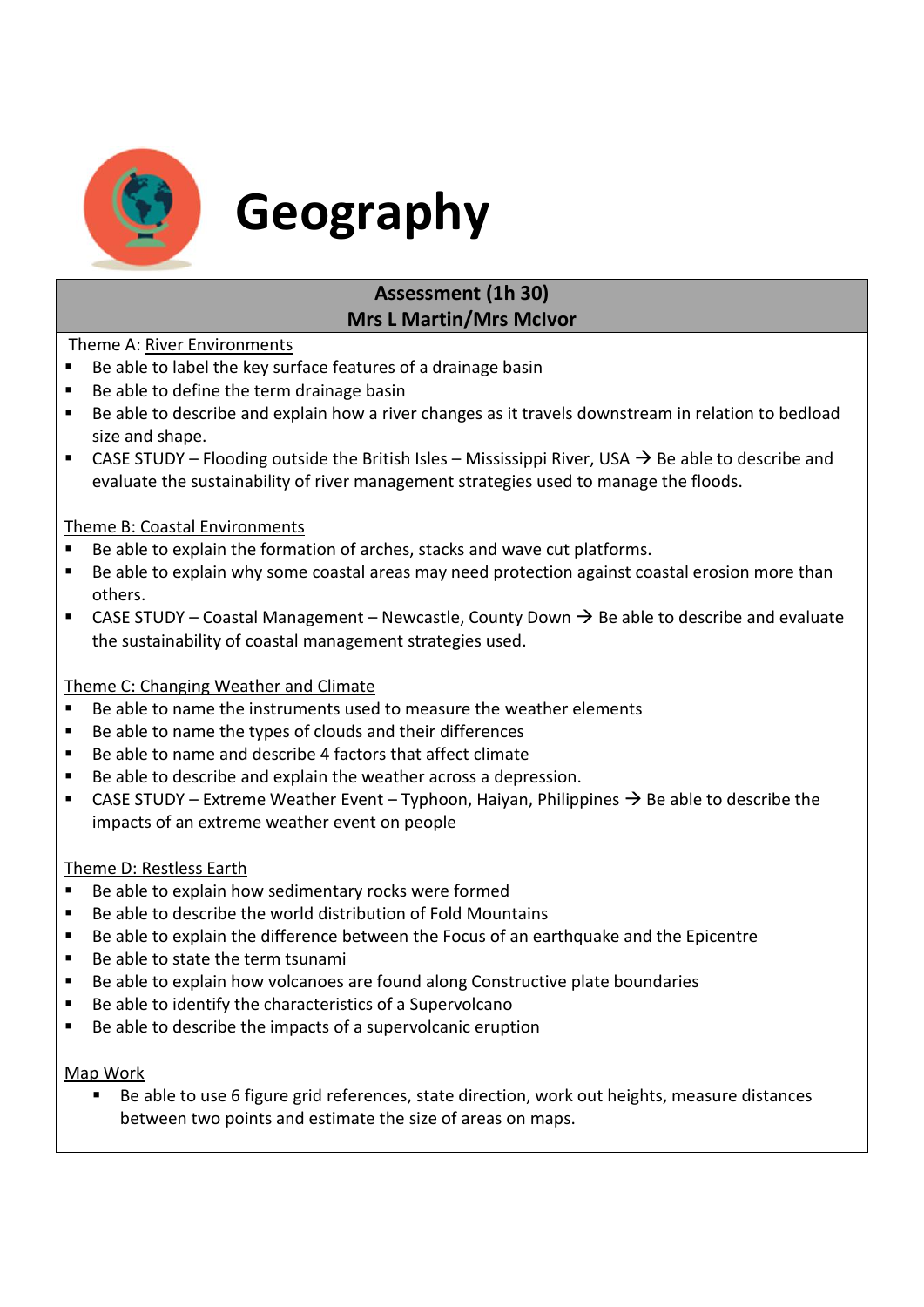

### **Assessment (1h 45)**

#### **Mrs Harris**

#### Germany

- **The Nazi Dictatorship**
- How did life for women change in Nazi Germany?

**History**

- Nazi persecution of the Jews
- **Effects of rationing on the German people 1939-45**
- **Nazi policies towards workers and the unemployed.**

#### Northern Ireland

- Policies and actions of PM Terence O'Neill in the 1960s.
- Civil Rights reasons for, aims, reactions, methods
- Government reactions to Civil Rights
- **Political parties**
- **Internment**
- Why were the troops sent in?
- **Internment (1 mark question)**
- Anglo-Irish Agreement (2 mark question)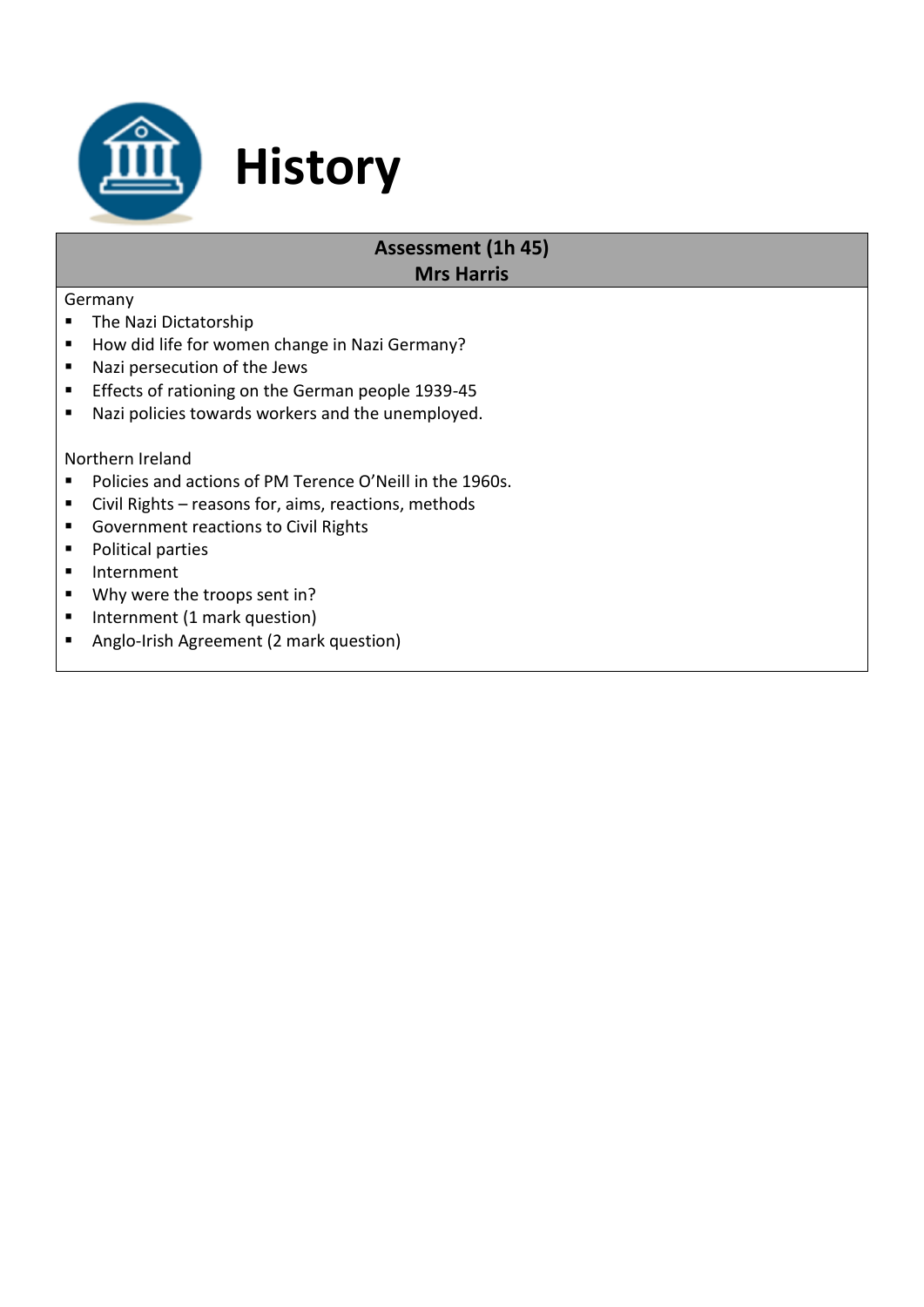

## **Food and Nutrition**

#### **Assessment (1h) Mrs McCrossan Mrs Meaney**

Macronutrients/ Micronutrients /Water/ Dietary fibre/ 8 tips/ Pregnancy

- 1. Protein: Protein complementation
- 2. Carbohydrates Recommended % daily
- 3. Fats unsaturated/saturated
- 4. Vitamin A deficiency excess toxic in pregnancy
- 5. Vitamin D deficiency dietary/ non dietary sources/folate/folic acid importance in pregnancy
- 6. Minerals-calcium/sources/foods that prevent absorption oxalates (rhubarb)
- 7. Phytates (whole grains) tannins (tea)
- 8. Adapting a recipe to add additional calcium
- 9. Water sources and functions
- 10. Dietary Fibre importance in the diet/sources
- 11. Use of PWDCFVM to analyse the suitability of a recipe.
- 12. 8 tips be able to identify all 8 tips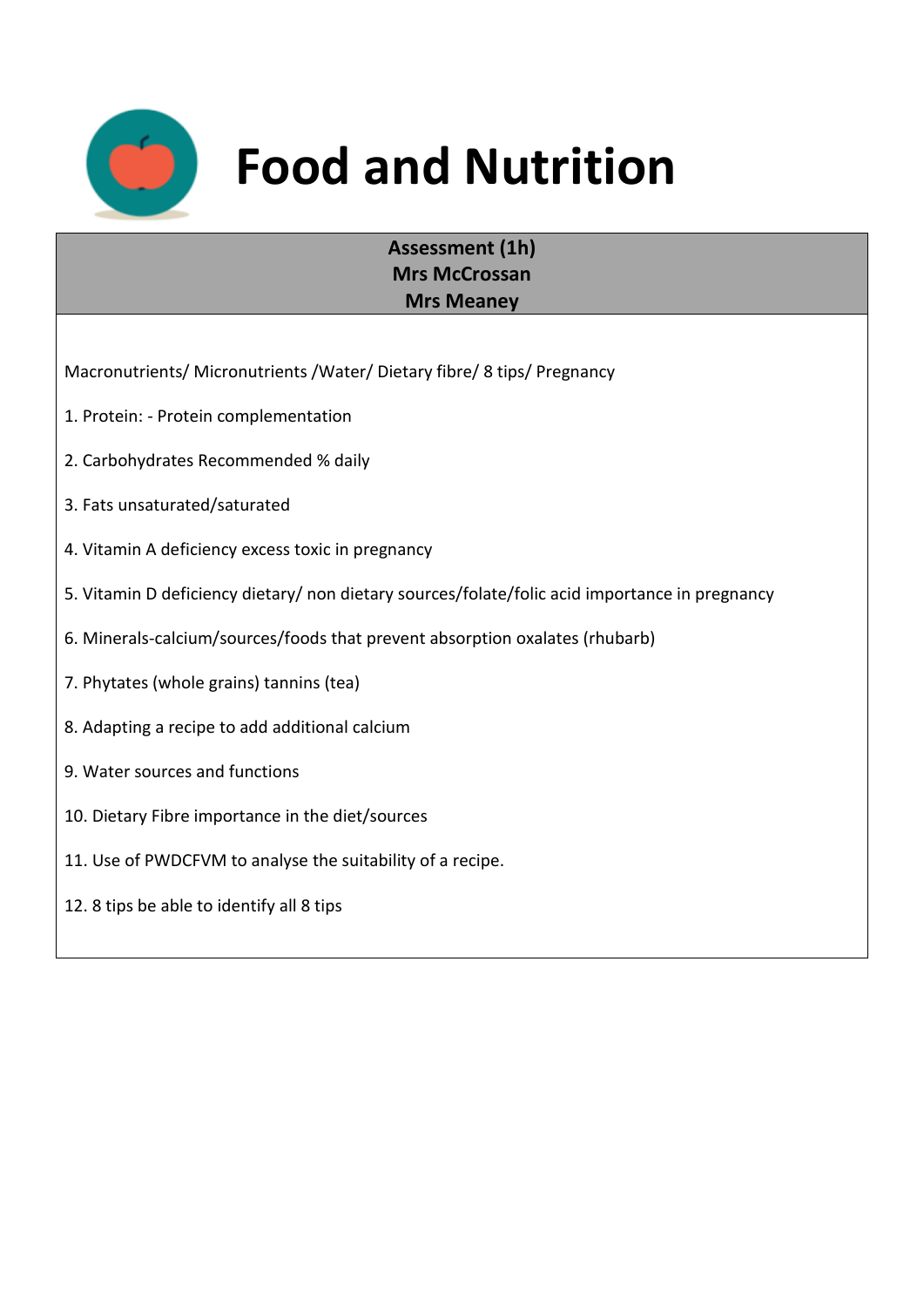

# **H** Maths

| <b>Assessment</b>                                                                                                           |                                                                                                                                                             |  |  |
|-----------------------------------------------------------------------------------------------------------------------------|-------------------------------------------------------------------------------------------------------------------------------------------------------------|--|--|
| Year 11.2 to 11.5 – M2                                                                                                      |                                                                                                                                                             |  |  |
| Rounding                                                                                                                    | round to a specified or appropriate number of decimal places and significant figures                                                                        |  |  |
| Growth and<br>decay                                                                                                         | use percentage and repeated change; Investment; reduce value                                                                                                |  |  |
| Multiples and<br>Factors                                                                                                    | use the concepts and vocabulary of highest common factor, lowest common multiple<br>and prime factor decomposition                                          |  |  |
| Working with<br>add, subtract, multiply and divide decimals of any size<br>decimals                                         |                                                                                                                                                             |  |  |
| Working with<br>add, subtract, multiply and divide fractions, including mixed numbers, fractions of<br>fractions<br>amounts |                                                                                                                                                             |  |  |
| Working with<br>calculate with money and solve problems<br>money                                                            |                                                                                                                                                             |  |  |
| Area                                                                                                                        | calculate areas of triangles, quadrilateral and circles                                                                                                     |  |  |
|                                                                                                                             | calculate areas of composite shapes                                                                                                                         |  |  |
| Perimeter                                                                                                                   | calculate perimeters of rectangles, kite, parallelogram, rhombus and trapezium                                                                              |  |  |
|                                                                                                                             | calculate perimeters of composite shapes; circumference of circle                                                                                           |  |  |
| Right angled<br>triangles                                                                                                   | use Pythagoras' theorem in 2D problems                                                                                                                      |  |  |
| Volume<br>calculate volumes of a cuboid                                                                                     |                                                                                                                                                             |  |  |
|                                                                                                                             | estimate mean from a grouped frequency distribution                                                                                                         |  |  |
| Mean, median,                                                                                                               | identify the modal class and the median class from a grouped frequency distribution                                                                         |  |  |
| mode, range                                                                                                                 | Use two-way tables                                                                                                                                          |  |  |
|                                                                                                                             | Stem and Leaf diagrams                                                                                                                                      |  |  |
| Equations                                                                                                                   | set up and solve linear equations in one unknown, including those with the unknown<br>on both sides of the equation and equations of the form $x/4 + 3 = 7$ |  |  |
| Expressions                                                                                                                 | simplify and manipulate algebraic expressions by multiplying a single term over a<br>bracket                                                                |  |  |
|                                                                                                                             | factorise                                                                                                                                                   |  |  |
| Graphs                                                                                                                      | Plot points; Read and interpret charts                                                                                                                      |  |  |
| Angles                                                                                                                      | Calculate angles in triangles, parallel lines                                                                                                               |  |  |

#### EQUIPMENT NEEDED:

Ruler, pen, pencil, rubber, protractor and Scientific Calculator – please note that this equipment is expected and will NOT be supplied during the exam.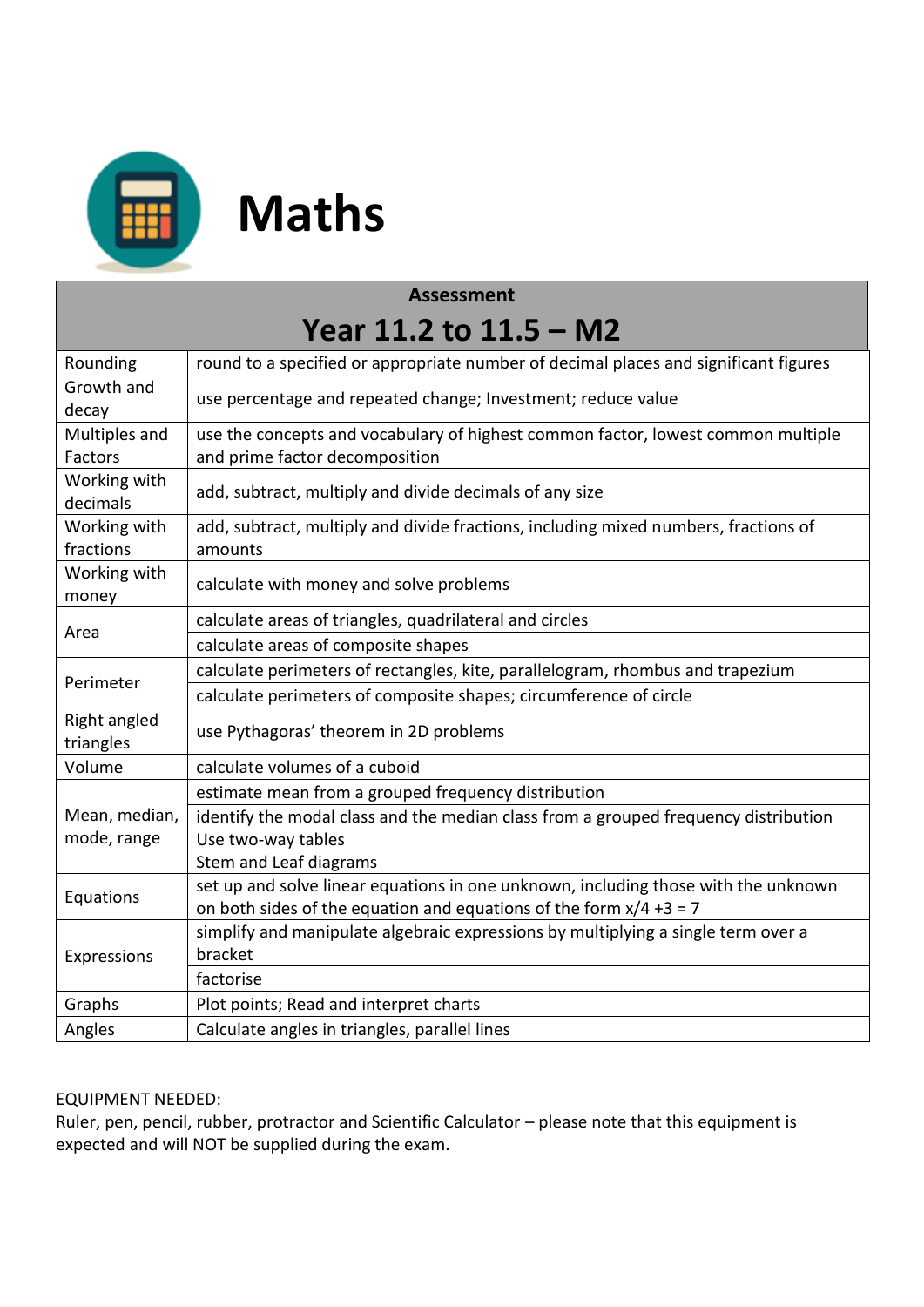

### **Maths**

#### **Assessment Ms Woods**

### **M3: 11.1- Revise all of M2 Material (Above). Then the following material for M3**

| Further          |                                                                                        |  |
|------------------|----------------------------------------------------------------------------------------|--|
| Percentage       | Know ALL types of percentages, including reverse Percentages                           |  |
| Work             |                                                                                        |  |
| Rules of         | Know the 3 rules of indices                                                            |  |
| Indices          |                                                                                        |  |
| Simplifying      | Know how to simplify algebraic expressions where you add/subtract/multiply or divide.  |  |
| Expanding        | Expand a bracket using F.O.I.L.                                                        |  |
| <b>Brackets</b>  |                                                                                        |  |
|                  | Know how to factorise a simple expression. Also know how to factorise using difference |  |
| Factorising      | of two squares and how to factorise a quadratic expression where $a = 1$               |  |
| Solving          | Know how to solve quadratic equations and how to form a quadratic equation in order    |  |
| Equations        | to solve it.                                                                           |  |
| Area             | Area and perimeter of a sector of a circle                                             |  |
| Volume and       |                                                                                        |  |
| surface area     | Volume and Surface Area of cylinders, cones, spheres.                                  |  |
| Cumulative       | Know how to plot a Cumulative Frequency graph and how to read from it to answer        |  |
| Frequency        | questions.                                                                             |  |
| <b>Box Plots</b> | Know how to draw your box plots                                                        |  |
| <b>Bounds</b>    | Know how to calculate bounds and use them in calculations involving adding,            |  |
|                  | subtracting or multiplying.                                                            |  |

#### EQUIPMENT NEEDED:

Ruler, pen, pencil, rubber, protractor and Scientific Calculator – please note that this equipment is expected and will NOT be supplied during the exam.

#### *A full list of topics, worksheets and revision videos are available online and are grouped carefully into topics through Google Classroom*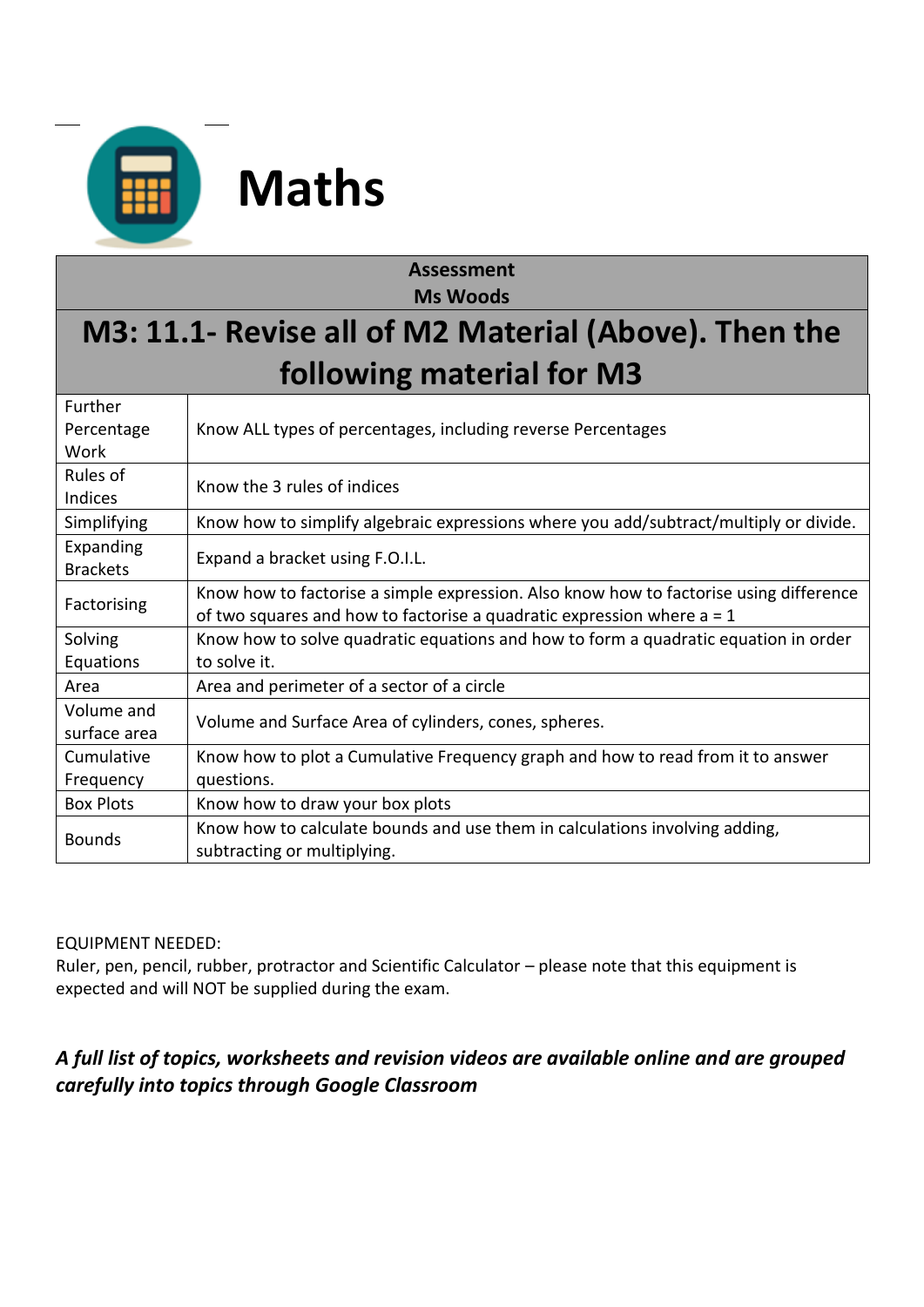

| <b>Summer Exam</b>                                  |                                                                                                                                                                                                                          |  |  |
|-----------------------------------------------------|--------------------------------------------------------------------------------------------------------------------------------------------------------------------------------------------------------------------------|--|--|
| M4: 11.1- Revise all of M2 and M3 Material (Above). |                                                                                                                                                                                                                          |  |  |
| Then the following material for M4                  |                                                                                                                                                                                                                          |  |  |
| Factorising                                         | Know how to factorise a quadratic where a is more than one. Also know how to use the<br>quadratic formula.                                                                                                               |  |  |
| Solving<br>Equations                                | Know how to solve quadratic equations where A is more than 1, and how to form a<br>quadratic equation and solve it. Also know how to solve fractional equations with an<br>expression on the denominator such as $(x+1)$ |  |  |
| Simplifying<br>Expressions                          | Be able to factorise using multiple methods in order to simplify an expression                                                                                                                                           |  |  |
| <b>Bounds</b>                                       | Also know how to do calculations involving dividing.                                                                                                                                                                     |  |  |
| Stratified<br>Sampling                              | Know how to use stratified sampling                                                                                                                                                                                      |  |  |
| Histograms                                          | Know how to draw and interpret a Histogram                                                                                                                                                                               |  |  |

*A full revision list of topics, worksheets and revision videos are available online and are grouped carefully into topics through the OneNote course accessed through My School at home.*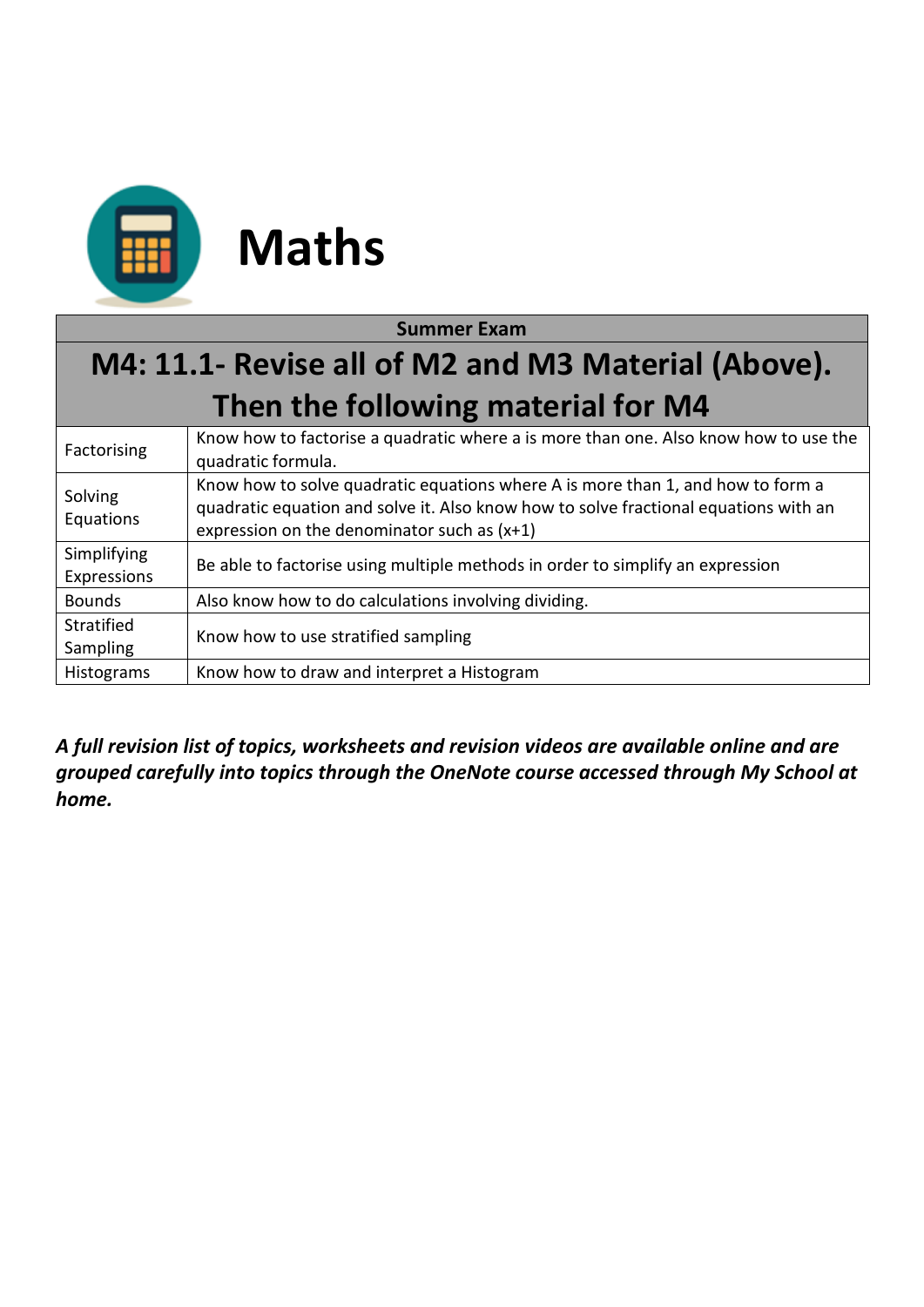

### **Motor Vehicle Studies**

#### **Assessment (1h30) Mr Faloon/Mr Neill**

#### **Unit 1.1 - Vehicle Control and Road User Behaviour;**

- The Highway Code
- Driving and riding under adverse conditions Snow, fog ice etc. (full description in spec)
- Physical and mental fitness of the driver (Age, Fatigue, emotional state etc. (full description in spec)
- Causes and prevention of road traffic collisions
- Methodsto reduce road traffic collisions

#### **Unit 1.2 - Legal Requirements;**

- **Motor insurance & Terminology**
- **•** Documentation
- **EXEC** Legal requirements relating to the vehicle
- **Helmets**

#### **Unit 1.3 - Road Transport and Its Effects on Society;**

- Development of the modern road system and traffic management
- **•** Development of the internal combustion engine
- **•** Development of motor transport: from horseless carriages to hybrid vehicles
- Social and environmental effects of pollution
- Motoring laws

#### **Unit 1.4 - Motoring Mathematics;**

- **Buying a vehicle**
- **Standing costs**
- Running costs
- Additional costs
- Other associated costs

#### **Unit 1.5 - Collision Procedures;**

- **Precautions**
- **Involvement in a road traffic collision**
- **Post-collision procedures**

#### **Unit 1.6 -Motor Vehicle Technology.**

- **Principal components of passenger cars and motorcycles**
- **Power units**
- **Engine lubrication system**
- Fuel system
- Exhaust system
- **Electrical system**
- Cooling system
- **Transmission system**
- Braking system
- **Steering and suspension systems**
- **Tyres**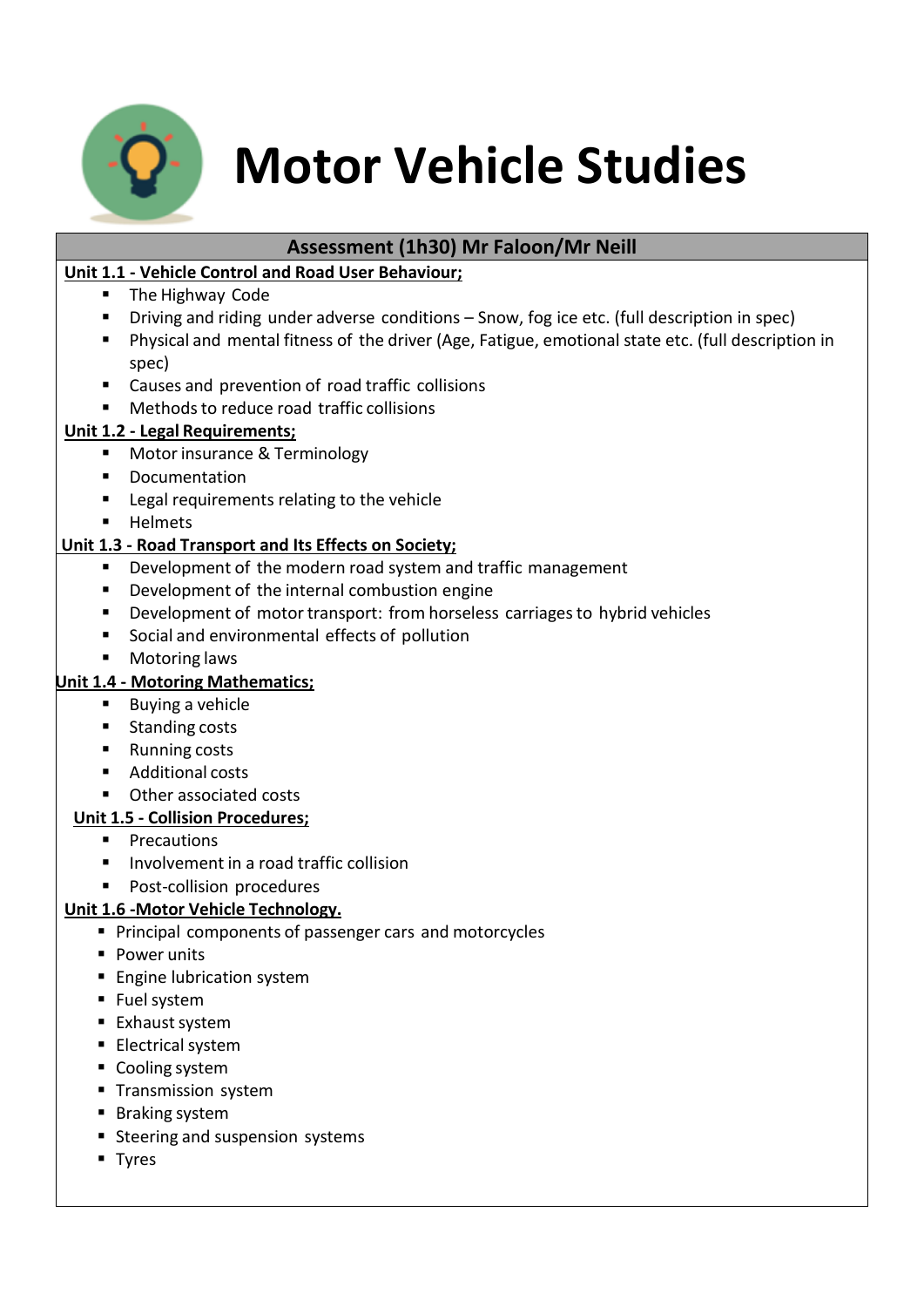

# **Technology**

| <b>Assessment (1h)</b>             |                                        |   |                                           |
|------------------------------------|----------------------------------------|---|-------------------------------------------|
| <b>Mr Gray/Mr Breen/Mr Bristow</b> |                                        |   |                                           |
|                                    | The Design Process                     | п | Reasons why you would choose a particular |
|                                    | Material types-Wood, Metal and Plastic |   | material.                                 |
|                                    | Annotation of design pages             |   |                                           |
|                                    | <b>Tools and Machines</b>              | п | Explain how a product is made.            |
|                                    | Joining materials together             |   |                                           |
|                                    | Finishing materials                    | п | Explain how a product is assembled.       |
|                                    | Health and Safety                      |   |                                           |
|                                    |                                        | п | Advantages and disadvantages to a design  |



#### **Assessment 1 hour Mr Bristow/ Mr Copeland**

- Online Services (Part 1)
- Online Services (Part 2)
- Online Advertising
- Online Documents & File Compression
- Online Software and Backup
- Collaborative Working Online
- Online Communication 1
- Online Communication 2
- Voice Over Internet Protocol
- Cloud Computing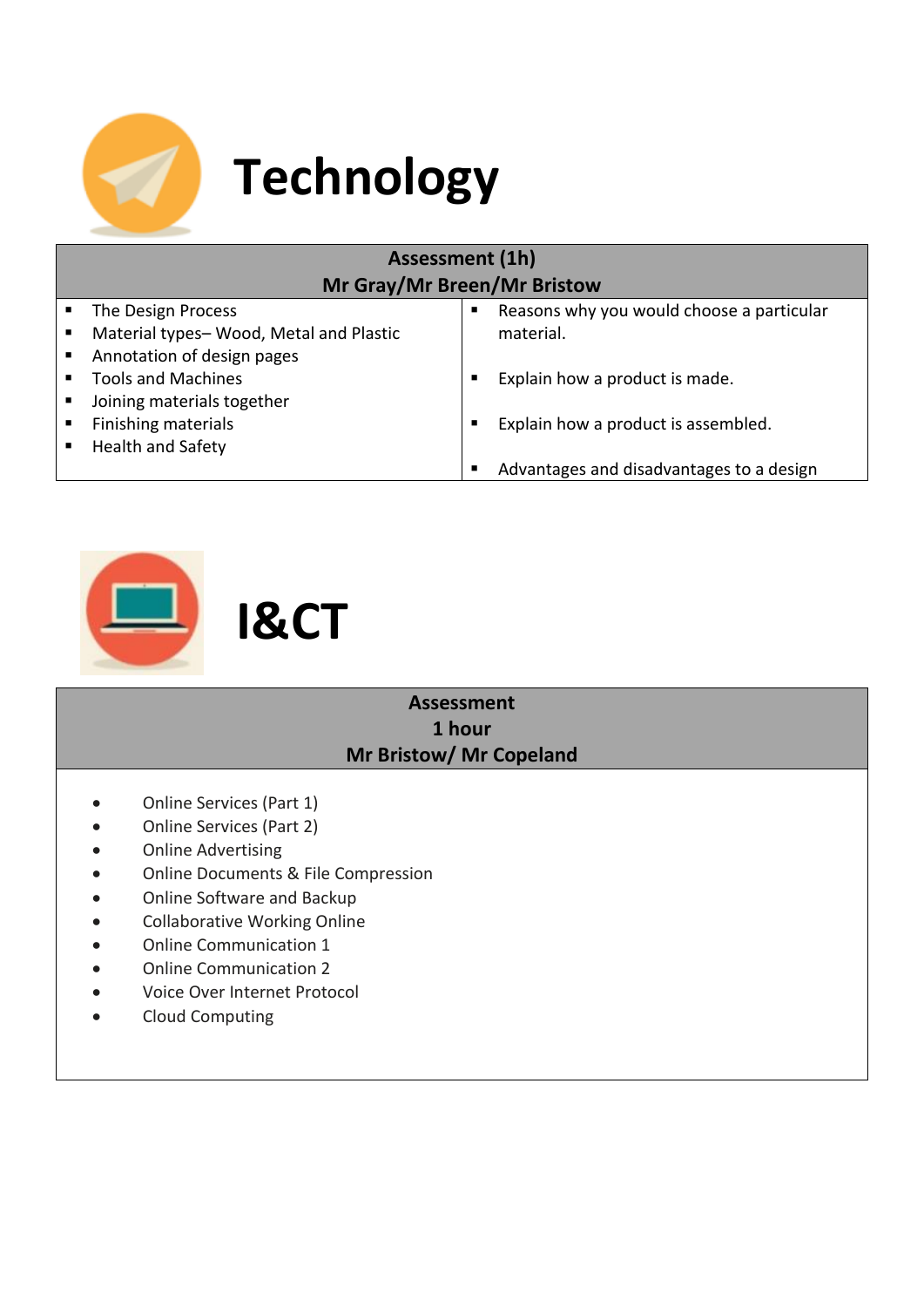

### **Single Award Science**

#### **Assessment**

#### Physics

- **Electricity**
- · Conductors and Insulators
- Standard Symbols
- · Cell Polarity
- Series and Parallel circuits
- · V=IR
- · Power equation
- · Fuses
- · The Plug and the wires
- · Double insulation and Paying for electricity.

# **Double Award Science**

#### **Assessment**

- · Atomic Structure
- · Electronic Configuration
- · Isotopes
- · Elements, Compounds and Mixtures
- · Ions
- · Bonding- Ionic and Covalent
- · Structures- Metallic, Ionic, Covalent and Giant Covalent
- · The Periodic Table
- · Gp 1 and 2 Metals
- · Acid Reactions
- · pH and Indicators
- · Number of Moles
- Relative Formula Mass